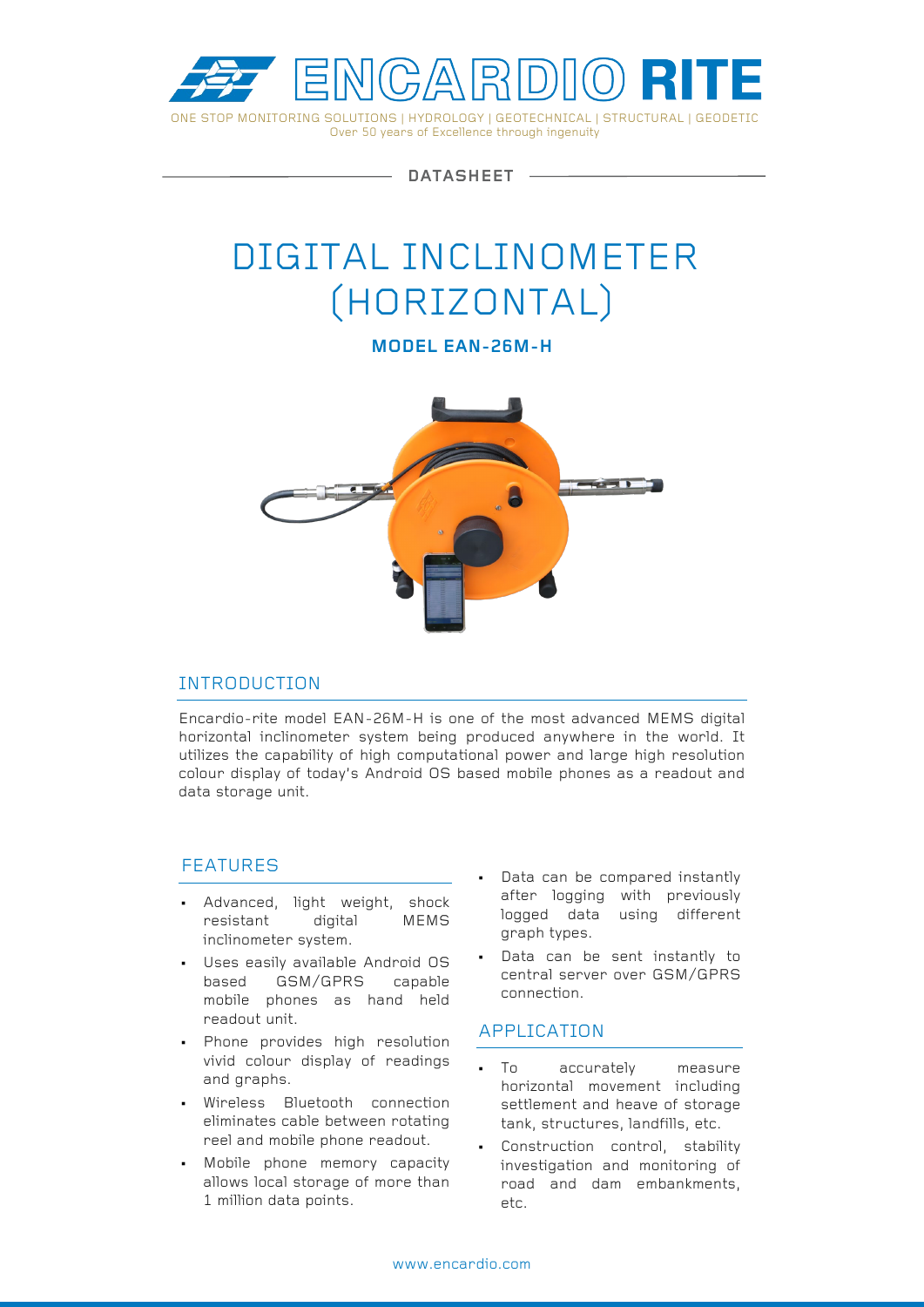



# OVERVIEW

The horizontal inclinometer system consists of a traversing type digital tilt sensing probe that is connected to a reel unit kept at gage well opening. The reel unit consists of a winding reel that holds the cable and a wireless Bluetooth relay unit that sends the digital probe data to mobile phone. A rechargeable battery in the reel unit supplies power to the whole system.

The system provides significant quantitative data on magnitude of settlement/heave of foundations and its variations with time. It also provides the pattern of deformation, zones of potential danger and effectiveness of construction control measures undertaken.

The mobile phone uses wireless Bluetooth connection to communicate with the inclinometer reel unit. The EAN-26M-H Inclinometer system is much lighter in weight, easy to be carried by field personnel.

# **OPERATION**

The access tubes are fixed to each other and installed in horizontal gage well. The inclinometer probe is then made to pass through the entire access tubing installed, taking readings at fixed distances from one side. During the process, a servo accelerometer probe senses inclination of the installed access tubes in two planes at right angles to each other. Another set of readings at same intervals are taken from the other end, thus reversing the probe to eliminate any offset error.

A set of initial base reading, taken at given intervals within the access tube forms the reference datum. All subsequent readings are taken at identical intervals over a period of time. The settlement or heave is calculated by using the formula L (sin θ1-sin θ0) where L is the gage length, 1 is the current angle of inclination, θ0 is the initial angle of inclination. A complete profile of the trench/borehole can be obtained by summing the successive readings. By comparing these profiles, the settlement or heave of the borehole over a period of time may be determined.

# SYSTEM DESCRIPTION

The uniaxial inclinometer probe has a measuring range of  $\pm$  30 degrees. The probe uses a 24 bit ADC that measures the MEMS sensor output with a resolution of over 1 million counts. An embedded processor in the probe provides a digital output that gives the horizontal displacement value directly in desired engineering units.



Tabular display of data over a period of time

The probe data is transferred to the reel over a

thin high strength two core cable with a central high strength Kevlar core that makes the cable essentially stretch proof even with intensive use. The twin core cable carries both data and power supply to the probe from the reel unit. Transmitting data digitally to the reel allows any length of cable to be used without affecting the accuracy of the measurement.

A standard commercially available Android OS based mobile phone is used as a hand held unit. The Encardio-rite Digital Inclinometer application is loaded on the mobile phone to enable it to configure and collect data from the digital inclinometer system.

The mobile phone communicates with the reel unit of the Inclinometer system through its in-built Bluetooth wireless interface. The wireless link eliminates the traditional slip ring and cable connection between the reel unit and the handheld readout that often became unreliable due to frayed cable and slip ring problem.

Encardio-rite Android Digital Inclinometer application exploits the huge computational and image processing power of today's mobile phone to display the logged borehole data as tables or various types of graphs commonly used at back end computers to visualize the data. This allows the operator to verify the logged data and investigate any anomaly immediately at site.

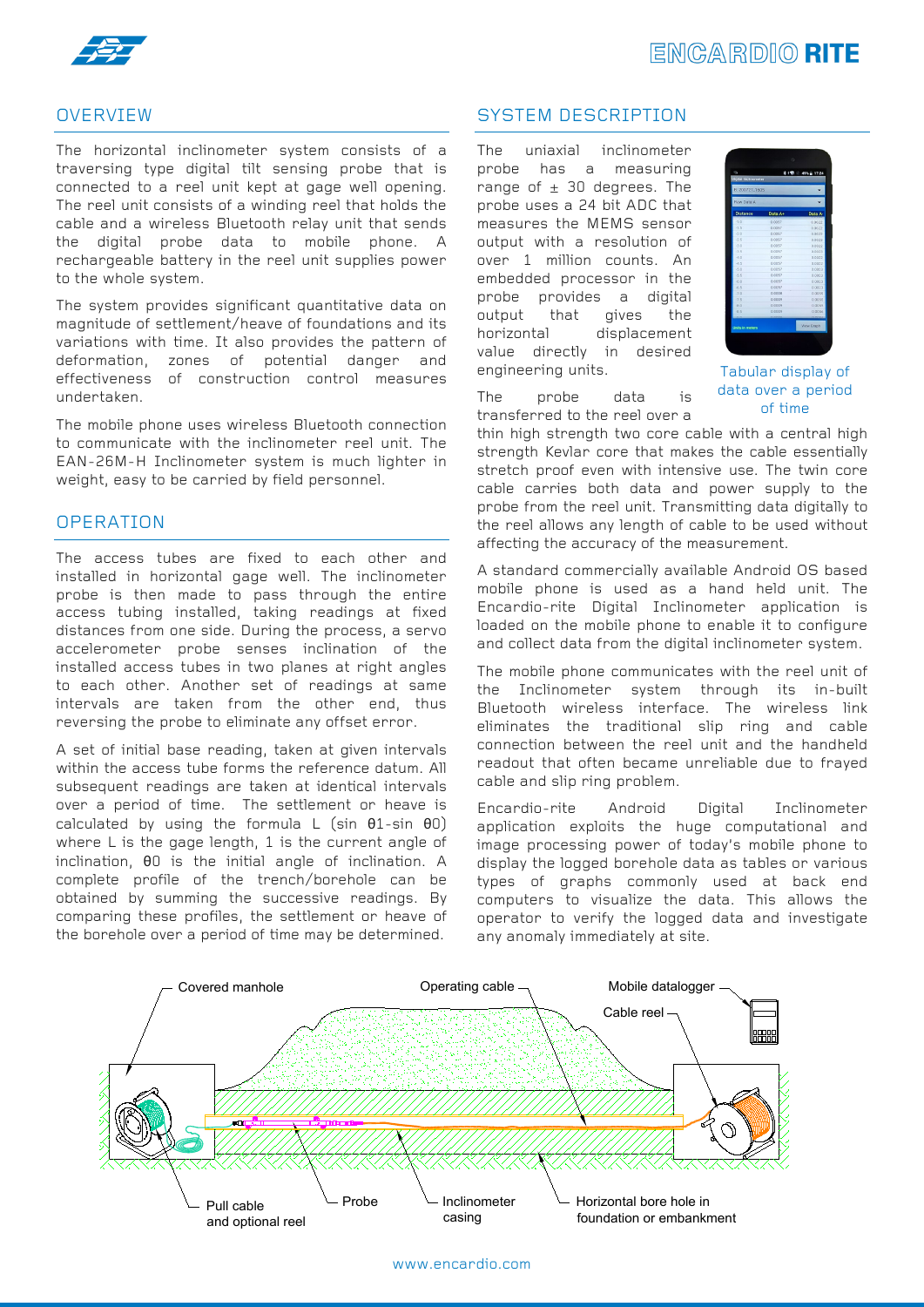

# **ENGARDIO RITE**

The current memory capacity available in mobile phones allows storage of borehole data of all the boreholes in a site for a number of months.

Use of an off the shelf available mobile phone allows a faulty hand held readout to be serviced or replaced with another unit locally very easily eliminating delays associated with servicing a custom readout unit or a proprietary palm top computer.

The mobile phone can also be loaded with application software for other types of sensor and data loggers equipped with Bluetooth interface that are being made available by select manufacturers now a days. This will free the field operator from carrying different readout units for different types of sensors/data loggers.

A choice of mobile phones can also provide the functions of camera to record photos or video clips of site conditions, view tutorial videos on site, or fix its geographic location using the inbuilt GPS receiver besides all the functions available in a mobile phone.

# SYSTEM COMPONENTS

The Encardio-rite model EAN-26M-H Inclinometer system basically consists of four components:

- Access tube and fittings
- Digital tilt sensing probe
- Interconnecting cable on a portable reel
- Pulling cable with optional reel
- Mobile phone as a readout/datalogger unit

### ACCESS TUBE AND FITTINGS

ABS access tubes have longitudinal keyways, specially produced to close tolerances. Wheels of tilt sensing probe can run smoothly inside these keyways. Access tubes are 3 m (~9.85') in length. These are provided with fixed couplings. Design of these couplings ensure that correct alignment of keyways is maintained throughout depth of gage well.

#### EAN-AT70 self aligning access tube

Self aligning ABS tubing, 70 mm o.d., 58 mm i.d., 3 m length.

#### EAN-FC70 ABS fixed coupling (70 mm)

ABS fixed coupling for 70 mm o.d. access tube, 77 mm o.d. x 160 mm length

#### EAN-25M-H/1.1 End cap for ABS tubing (70 mm)

ABS end cap with fixed pin, for 70 mm o.d. access tube

#### EAN-25M-H/1.2 Top cap for ABS tubing (70 mm)

ABS end cap with removable pin, for 70 mm o.d. access tube.





#### Pop rivets for ABS tubing

Pop rivets packets of 100 numbers for fixed coupling.

#### Self tapping screws for ABS tubing

Self tapping screws packets of 100 numbers for telescopic coupling.

#### Pop rivet gun

Hand held manually operated.

#### Power drill

230 V 50 Hz operation power drill with two 3.2 mm dia drill bits.

#### Mastic tape

50 mm width x 10 m long mastic tape.

#### Sealing accessories

BOPP tape 50 mm width x 30 m long.

#### DIGITAL TILT SENSING PROBE

#### EAN-26MH/2.1 Inclinometer probe

The uniaxial digital probe consists of a precision MEMS accelerometer inside stainless steel enclosure, fitted with two pairs of pivoted sprung wheels which can rotate freely.



Standard gage length between the wheels is 500 mm. An option of 2 ft gage length (Imperial unit) is also available. The spring loaded wheel arms help to position the probe centrally inside the access casing at any required depth. The rear end of probe has provision to fix an eye bolt used to connect pull cable when taking readings. A four pin connector is provided for connection to the cable.